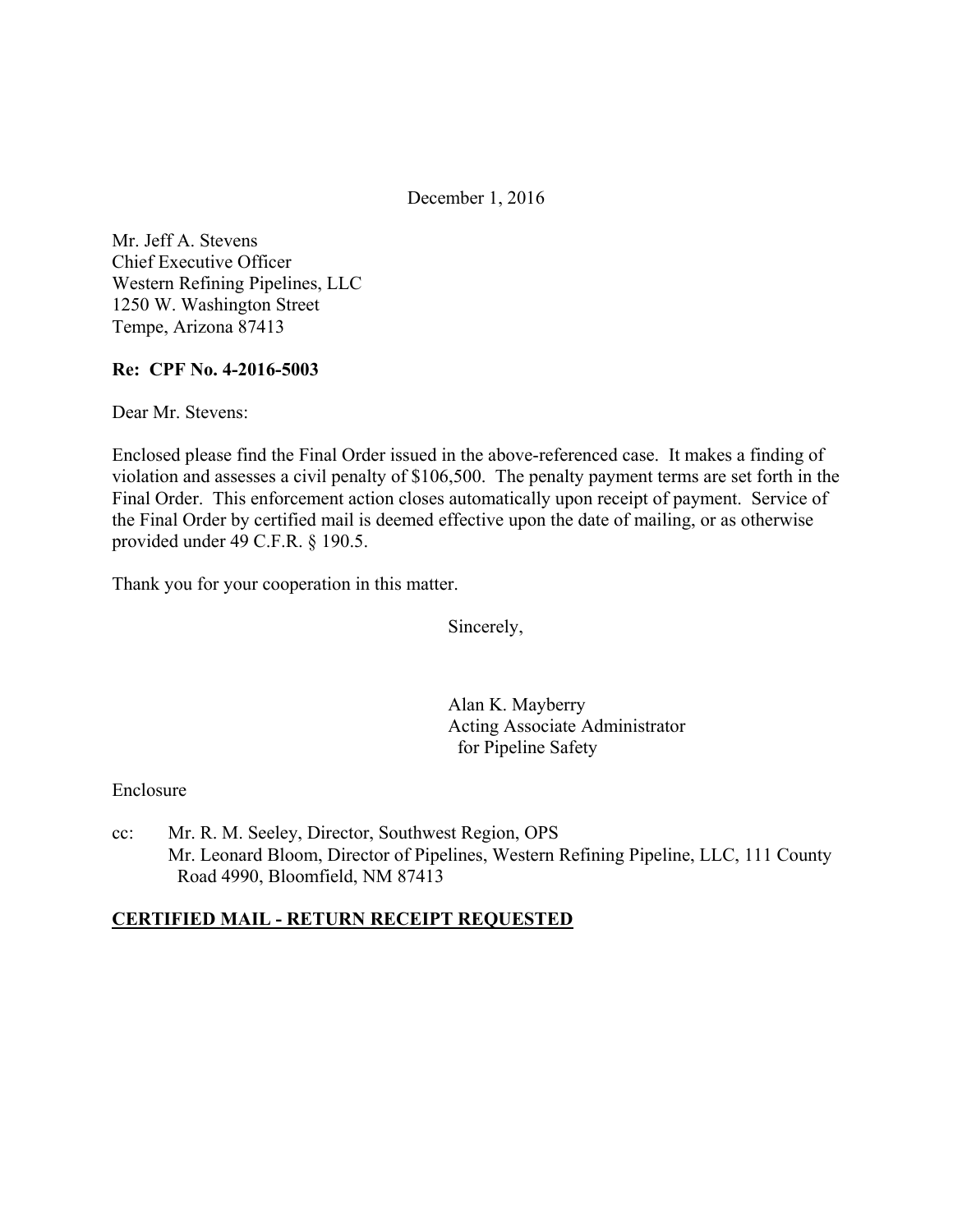## **U.S. DEPARTMENT OF TRANSPORTATION PIPELINE AND HAZARDOUS MATERIALS SAFETY ADMINISTRATION OFFICE OF PIPELINE SAFETY WASHINGTON, D.C. 20590**

**In the Matter of ) )** 

**Western Refining Pipeline, LLC, ) CPF No. 4-2016-5003 a subsidiary of Western Refining Inc. )** 

 **)** 

**\_\_\_\_\_\_\_\_\_\_\_\_\_\_\_\_\_\_\_\_\_\_\_\_\_\_\_\_\_\_\_\_\_\_\_\_)** 

 $\mathcal{L}=\{1,2,3,4,5\}$  **)** 

**Respondent. )** 

 $\overline{a}$ 

#### **FINAL ORDER**

On April 15, 2015, Western Refining Pipeline, LLC (Western or Respondent) experienced a crude oil release in Eddy County, New Mexico. As a result of the release, a representative of the Pipeline and Hazardous Materials Safety Administration (PHMSA), Office of Pipeline Safety (OPS), pursuant to 49 U.S.C. § 60117, conducted an accident investigation of Western's facilities and records. Western, a wholly owned subsidiary of Western Refining, Inc., operates approximately 260 miles of onshore crude oil and highly volatile liquid pipelines in Texas and New Mexico.<sup>1</sup>

As a result of the investigation, the Director, Southwest Region, OPS (Director), issued to Respondent, by letter dated March 14, 2016, a Notice of Probable Violation and Proposed Civil Penalty (Notice), which also included a warning item pursuant to 49 C.F.R. § 190.205. In accordance with 49 C.F.R. § 190.207, the Notice proposed finding that Western had violated 49 C.F.R. §195.402(a) and proposed assessing a civil penalty of \$106,500 for the alleged violation. The warning item required no further action, but warned the operator to correct another probable violation or face possible enforcement action.

Western responded to the Notice by letter dated April 14, 2016 (Response). Western did not contest the allegation of violation but provided an explanation of its actions and requested that the proposed civil penalty be reduced. Respondent did not request a hearing and therefore has waived its right to one.

#### **FINDING OF VIOLATION**

In its Response, Western did not contest the allegation in the Notice that it violated 49 C.F.R. Part 195, as follows:

<sup>&</sup>lt;sup>1</sup> Pipeline Safety Violation Report (Violation Report), (Mar. 14, 2016) (on file with PHMSA), at 1.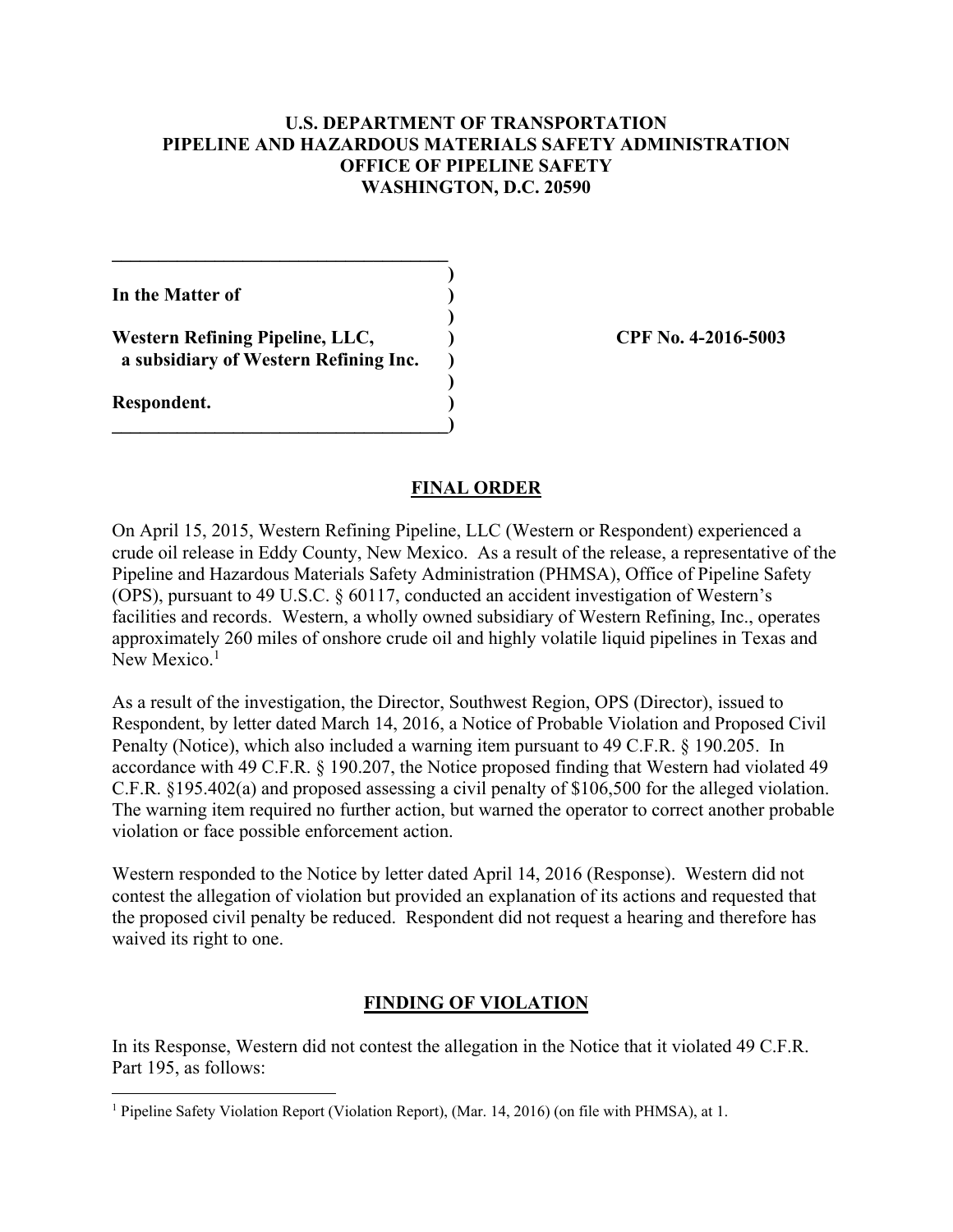**Item 1:** The Notice alleged that Respondent violated 49 C.F.R. § 195.402, which states in relevant part:

## **§ 195.402 Procedural Manual for Operations and Maintenance, and Emergencies.**

(a) General. Each operator shall prepare and follow for each pipeline system a manual of written procedures for conducting normal operations and maintain activities and handling abnormal operations and emergencies.

The Notice alleged that Respondent violated 49 C.F.R. § 195.402(a) by failing to follow its *16" and 12" Tex New Mex X Crude Oil Fill Plan*, which was prepared as a requirement of Sections 7.3.1 through 7.3.1.3.9 of its written Operations and Maintenance Procedures. Specifically, the plan required all pumping of oil and filling of the pipeline to take place only during daylight hours. However, Western failed to follow its plan by allowing the pumping of oil and filling of the pipeline to take place at all hours of the day. Western disclosed during a conference call with OPS on July 15, 2015, that the line fill process was ongoing for 24 hours of the day, comprising of 12 hour shifts.<sup>2</sup> In addition, Western's control room communication logs and the extended control room logs showed that line fill operation continued on during daylight and nighttime hours.<sup>3</sup>

Western's failure to follow its plan eventually contributed to the crude oil release on April 15, 2015, in which its pipeline was overfilled and product was released from a frac tank in the Tee Station in Eddy County, New Mexico.

In its Response, Western did not contest the facts of the alleged violation as set forth in the Notice. Accordingly, based upon a review of all of the evidence, I find that Respondent violated 49 C.F.R. § 195.402(a) by failing to follow its *16" and 12" Tex New Mex X Crude Oil Fill Plan*, which required all pumping of oil and filling of the pipeline to take place only during daylight hours.

This finding of violation will be considered a prior offense in any subsequent enforcement action taken against Respondent.

# **ASSESSMENT OF PENALTY**

Under 49 U.S.C. § 60122, Respondent is subject to an administrative civil penalty not to exceed \$200,000 per violation for each day of the violation, up to a maximum of \$2,000,000 for any related series of violations.<sup>4</sup> In determining the amount of a civil penalty under 49 U.S.C.

 $\overline{a}$ <sup>2</sup> Violation Report at 4.

<sup>3</sup> *Id.* 

<sup>4</sup> On June 30, 2016, PHMSA adjusted the maximum penalties for inflation (81 Fed. Reg. 42564). Pursuant to § 190.223, any person found to have committed a violation on or after August 1, 2016, is subject to an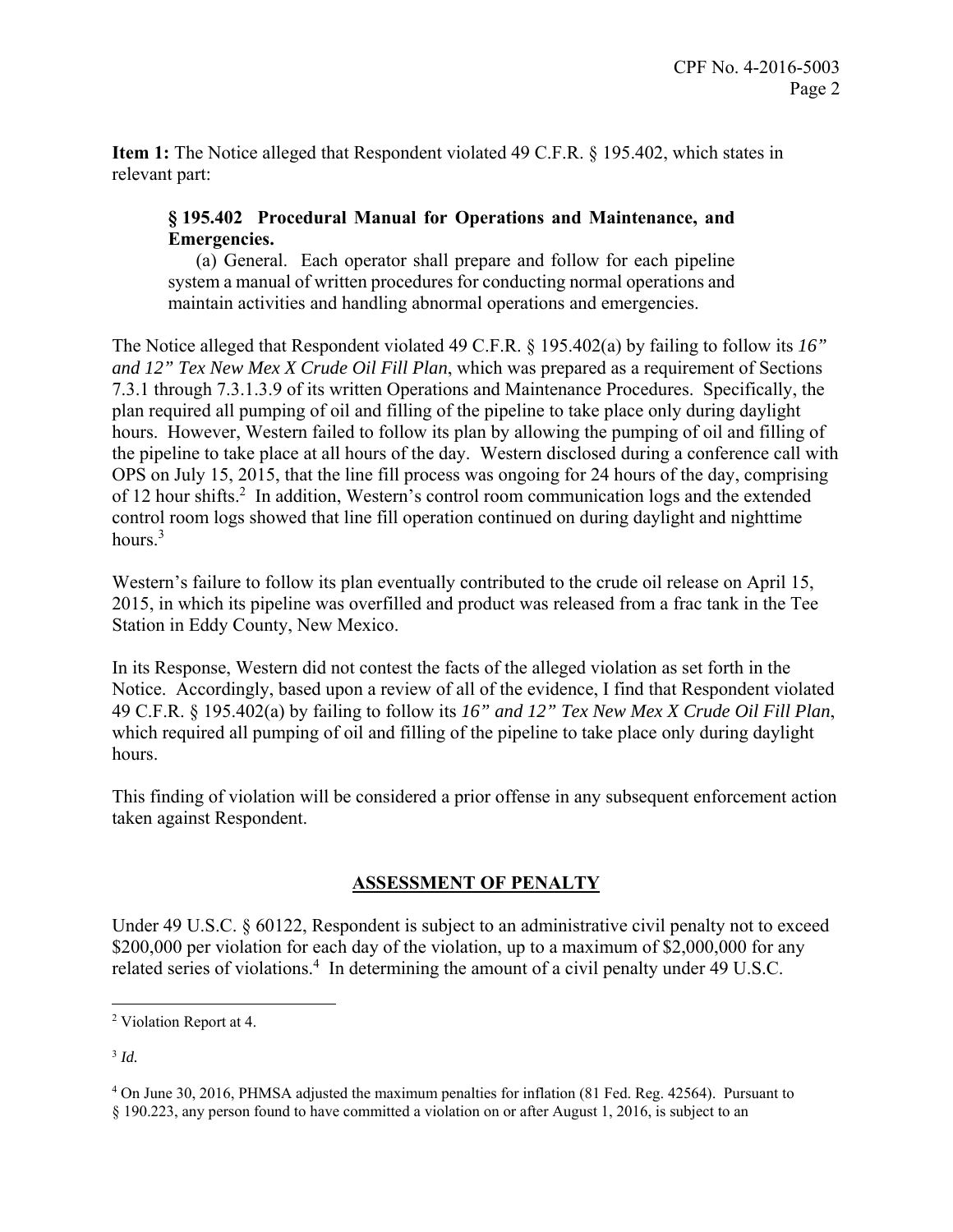§ 60122 and 49 C.F.R. § 190.225, I must consider the following criteria: the nature, circumstances, and gravity of the violation, including adverse impact on the environment; the degree of Respondent's culpability; the history of Respondent's prior offenses; and any effect that the penalty may have on its ability to continue doing business; and the good faith of Respondent in attempting to comply with the pipeline safety regulations. In addition, I may consider the economic benefit gained from the violation without any reduction because of subsequent damages, and such other matters as justice may require. The Notice proposed a total civil penalty of \$106,500 for the violation cited above.

**Item 1:** The Notice proposed a civil penalty of \$106,500 for Respondent's violation of 49 C.F.R. § 195.402(a), for failing to follow its *16" and 12" Tex New Mex X Crude Oil Fill Plan*, which required all pumping of oil and filling of the pipeline to take place only during daylight hours. Although Western did not contest the facts surrounding the alleged violation in the Notice, it did assert that the proposed civil penalty was excessive. In its Response, Western presented the following six mitigating arguments: (1) federal pipeline safety regulations do not prohibit pipeline filling activities from occurring during nighttime hours; (2) the April 15, 2015 overfill would have occurred even if the filling of the pipeline occurred during daylight hours consistent with Western's fill procedures; (3) Western revamped its training procedures and retrained its personnel to ensure compliance with all its written procedures; (4) Western has only had one prior violation within the past five years and this is not a repeat violation; (5) the overfill occurred due to the fault of a contractor, not a Western employee; and (6) the crude oil release occurred on the last day of a three-month filling project and at no other time during the threemonth period did an overfill occur. In light of these mitigating factors, Western requested a reduction in civil penalty from \$106,500 to \$45,000.

While I acknowledge and appreciate Western's willingness to take corrective measures following the crude oil release and the issuance of the Notice, I do not find these actions nor Western's mitigating arguments to be sufficiently compelling to negate Western's failure to comply with  $\S$  195.402(a), a requirement that was clearly violated. Furthermore, I find Western's failure to follow its written pipeline filling procedures only increased the severity of the crude oil release on April 15, 2015. In particular, Western personnel, who were onsite at the time of the release, were not able to see the overflow on the frac tank in the dark, which inevitably contributed to the amount of oil that was released.<sup>5</sup> Additionally, I concur with Western that it has only had one prior violation of the federal pipeline safety regulations in the past five years. The finding of violation in this Final Order has not been categorized as a repeat violation. This information has already been factored into the proposed penalty.<sup>6</sup> Finally, Western argues the overfill and subsequent crude oil release was the fault of a contractor, however, I note that the contractor was performing operation duties on the pipeline and the

<sup>6</sup> *Id.* at 2, 5.

<u>.</u>

administrative civil penalty not to exceed \$205,638 for each violation for each day the violation continues, with the maximum administrative civil penalty not to exceed \$2,056,380 for any related series of violations.

<sup>5</sup> Violation Report at 8.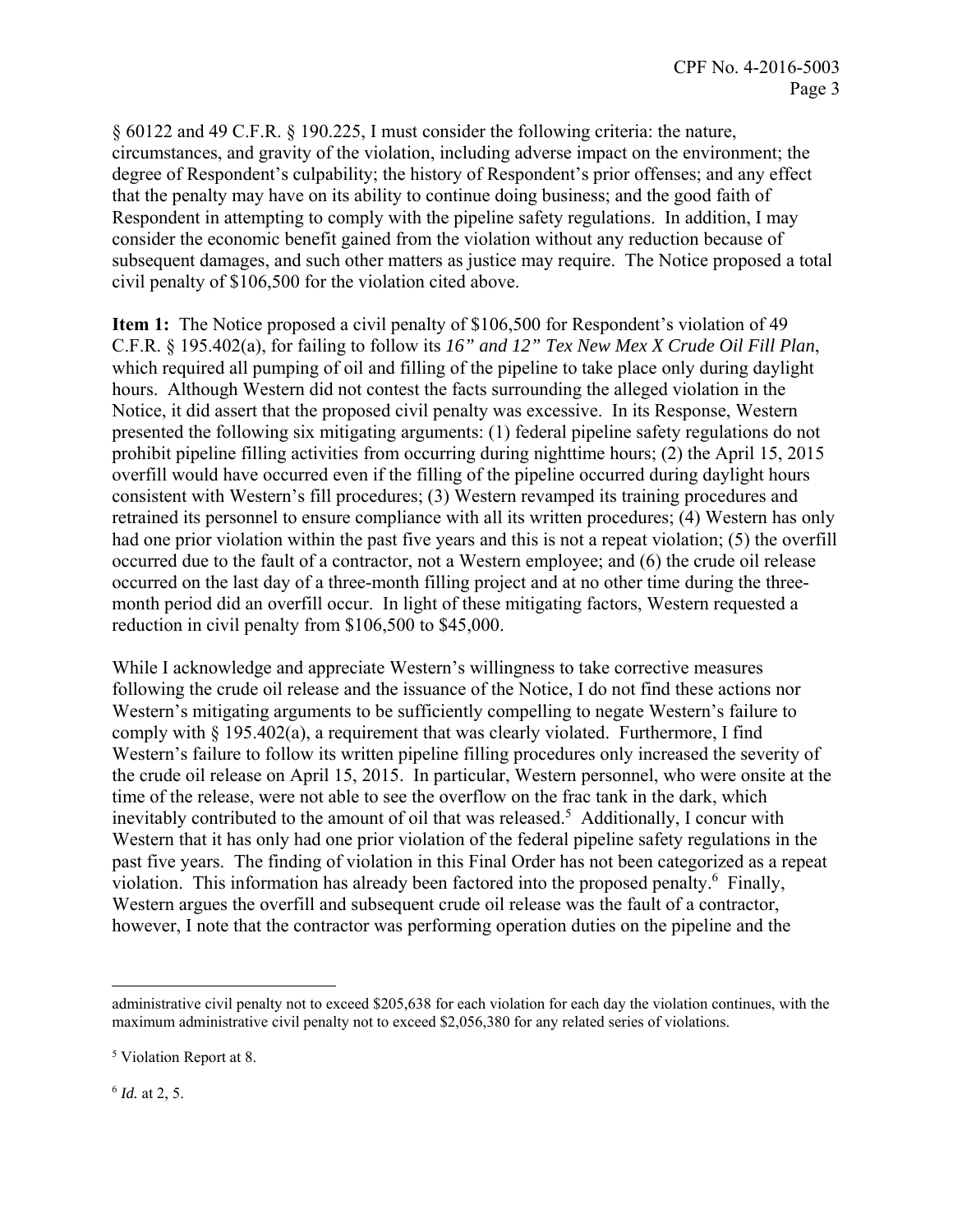incident occurred on a pipeline facility owned and operated by Western.<sup>7</sup>

Accordingly, having reviewed the record and considered the assessment criteria, I assess Respondent a civil penalty of \$106,500 for violation of 49 C.F.R. § 195.402(a).

In summary, having reviewed the record and considered the assessment criteria for each of the Items cited above, I assess Respondent a total civil penalty of **\$106,500**.

Payment of the civil penalty must be made within 20 days of service. Federal regulations (49 C.F.R. § 89.21(b)(3)) require such payment to be made by wire transfer through the Federal Reserve Communications System (Fedwire), to the account of the U.S. Treasury. Detailed instructions are contained in the enclosure. Questions concerning wire transfers should be directed to: Financial Operations Division (AMK-325), Federal Aviation Administration, 6500 S MacArthur Blvd., Oklahoma City, Oklahoma 79169. The Financial Operations Division telephone number is (405) 954-8845.

Failure to pay the \$106,500 civil penalty will result in accrual of interest at the current annual rate in accordance with 31 U.S.C. § 3717, 31 C.F.R. § 901.9 and 49 C.F.R. § 89.23. Pursuant to those same authorities, a late penalty charge of six percent (6%) per annum will be charged if payment is not made within 110 days of service. Furthermore, failure to pay the civil penalty may result in referral of the matter to the Attorney General for appropriate action in a district court of the United States.

# **WARNING ITEM**

With respect to Item 2, the Notice alleged a probable violation of Part 195 but did not propose a civil penalty or compliance order for this item. Therefore, this is considered to be a warning item. The warning was for:

49 C.F.R.  $\S$  195.402(a) **(Item 2)** — Respondent's alleged failure to follow its written Operations and Maintenance Manual Section 3.2.5 and report an accident that occurred on its facility within one hour of discovery.

In its Response, Western stated that it had retrained its personnel to follow all written procedures, including procedures that require reporting of an accident within one hour of discovery. Western considers this step to retrain personnel will ensure that such a failure to follow procedures does not occur again.

If OPS finds a violation of this item following a subsequent accident or incident, Respondent may be subject to future enforcement action.

 $\overline{a}$ 

<sup>7</sup> *See* 49 C.F.R. 195.10 (stating that "An operator may make arrangements with another person for the performance of any action required by this part. However, the operator is not thereby relieved from the responsibility for compliance with any requirement of this part.")